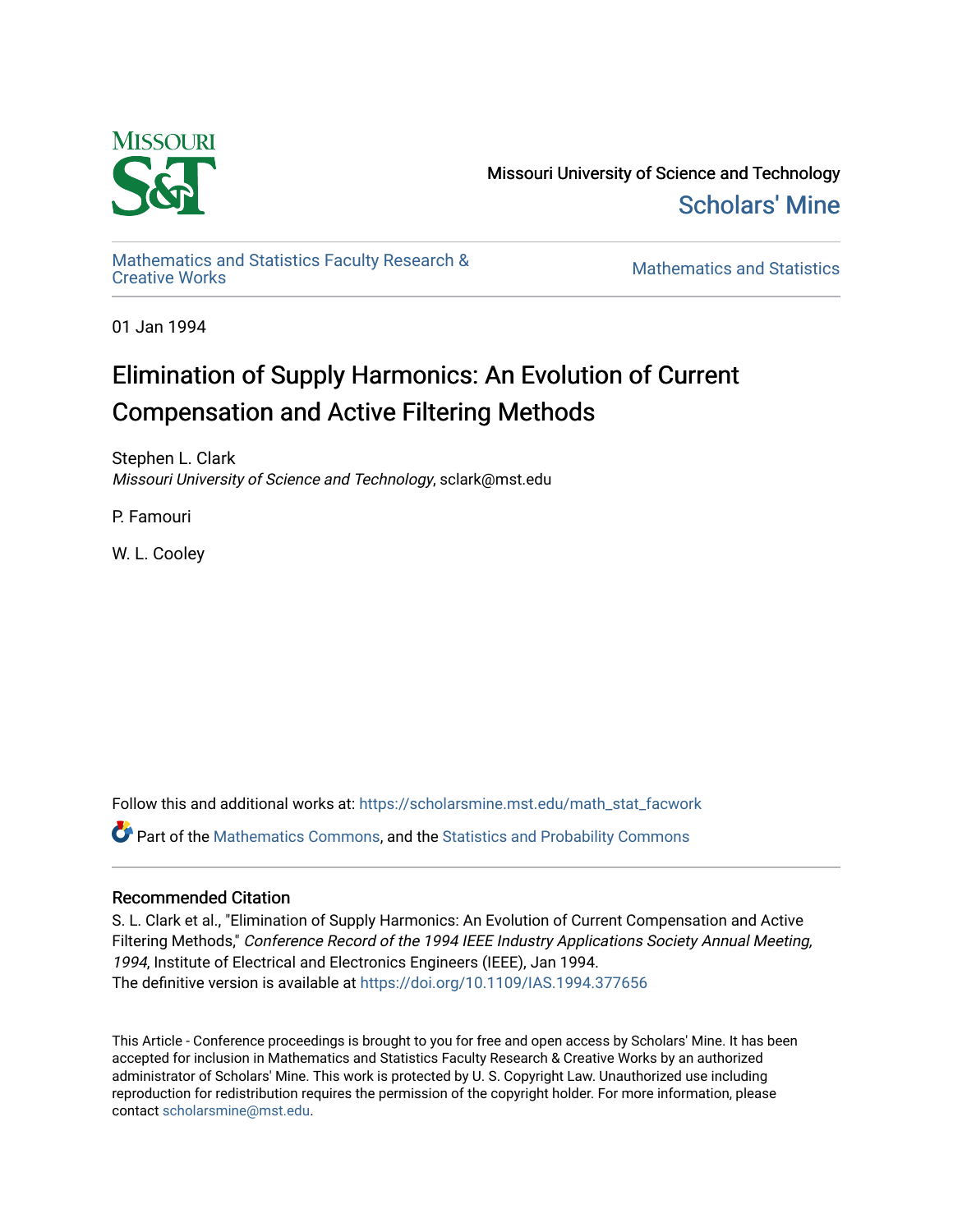# **Elimination of Supply Harmonics: An Evolution of Current Compensation and Active Filtering Methods**

**S.** L. Clark, P. Famouri, and **W.** L. Cooley

*Deportment of Electrical* & *Computer Engineering West Virginia University Morxantown. WV 26506-61 04* 

# **ABSTRACT**

The price of the extensive use of power electronic devices *is*  becoming clear: increasing harmonic "pollution." This survey takes a brief **look** at background information related to harmonics, including their sources, effects, and characteristics. Then, the evolution of the harmonics elimination approaches of current compensation and active filtering, which are becoming more feasible due to research and technological improvements, are discussed in order to give some insight into the directions that research **is** taking.

## **INTRODUCTION**

The price of the extensive use of power electronic devices **is**  becoming clear: increasing harmonic "pollution." The same switching conduct which allows active devices to perform with a proficiency which belies their size is responsible for supply harmonics generation. Since there is no viable alternative for these non-linear devices in electrical engineering, the subject of supply harmonics presently has broad interest. According to the Electric Power Research Institute (EPRI), presently "35-40% of all electric power flows through electronic devices. This **is** supposed to increase to 60% by the year *1000"* [l]. Without a doubt, the source of potentially harmful harmonics **is** growing.

Supply harmonics are also caused by transformers, motors, and rectifiers; they have been detected as early as the **20's** and **30's**  *[2].* A system can function adequately, however, in the presence of limited amounts of harmonics, and, in the past, amounts injected into systems were generally considered insignificant. Isolated problems caused by large industrial users were handled by locally reducing the harmonics to a more tolerable level. **A** method such as phase multiplication could be used to reduce harmonics at a site with a balanced load [3]. Today, however, increased industrial and consumer dependence on equipment with non-linear components **is**  aggravating the situation. We are, in fact, not only increasing the amounts of harmonics put into systems, but we are using equipment that is more susceptible to damage by the harmonics.

The greater amount of harmonics being introduced into power distribution systems **is** of concern to both power consumers and power companies. Power companies, of course, do not want to be put in a position of responsibility for problems caused by harmonics, and likewise, consumers would prefer to not deal with the expense and inconvcnience of intcrferencc or damaged equipment. **Also,** the cost of power losses due to harmonics is not a trivial factor [2]. In some cases, industrial consumers found to

be responsible for the injection of an inordinate amount of harmonics are being required to take steps to reduce the problem, since harmonic current, seeking the low impedance of harmonic filters, has been known to travel through distribution systems and create problems at industrial sites without their own source of harmonics. **An** industrial site within 100-200 miles of a source of harmonics could be at **risk [3].** 

First, a brief look will be taken at background information which describes harmonic sources, effects, and characteristics. Then, the evolution of the harmonics elimination approaches of current compensation and active filtering will be discussed to give some insight into the directions that research is taking.

### **BACKGROUND**

## **Sources of Harmonics**

*As* stated in the Introduction, harmonics are caused by any nonlinear device. Power converters, specifically, are responsible for a disproportionate amount of the harmonics troubling power systems today *[5].* Converters are used in adjustable speed drives, power supplies, and UPS systems; the term converter can refer to rectifiers, inverters, and cycloconverters. Arc furnaces are another significant source of harmonics.

#### **Effects of Harmonics**

Harmonics in power systems can be the source of **a** variety of unwelcome effects. For example, harmonics can cause signal interference, overvoltages, data loss, and circuit breaker failure, **as**  well **as** equipment heating, malfunction, and damage.

Harmonics have been known to be responsible for noise on both telephone and data transmission lines, and they can induce malfunction of relays and meters. Harmonic current components that are coincidentally similar to the carrier signals in a particular system can interfere with the use of the carrier signals [3]. Electronic devices arc particularly \ulnerable; huge increases in computer data **loss,** up to ten times the previous amount of data **loss,** were recorded after one installation of harmonics-producing equipment **[6].** 

Harmonics can cause excessive heating in transformers and capacitors, resulting in shortened life or failure; guidelines for the use of these components in harmonic conditions are given in ANSI/IEEE Std. 18-1980 and IEEE Std. C57.110, respectively. Rotor heating and pulsating output torque caused by harmonics can result in excessive motor heating and inefficiency.

Generally, the total harmonic distortion in an industrial setting

0-7803-1993-1/94 \$4.00  $\odot$  1994 IEEE 1699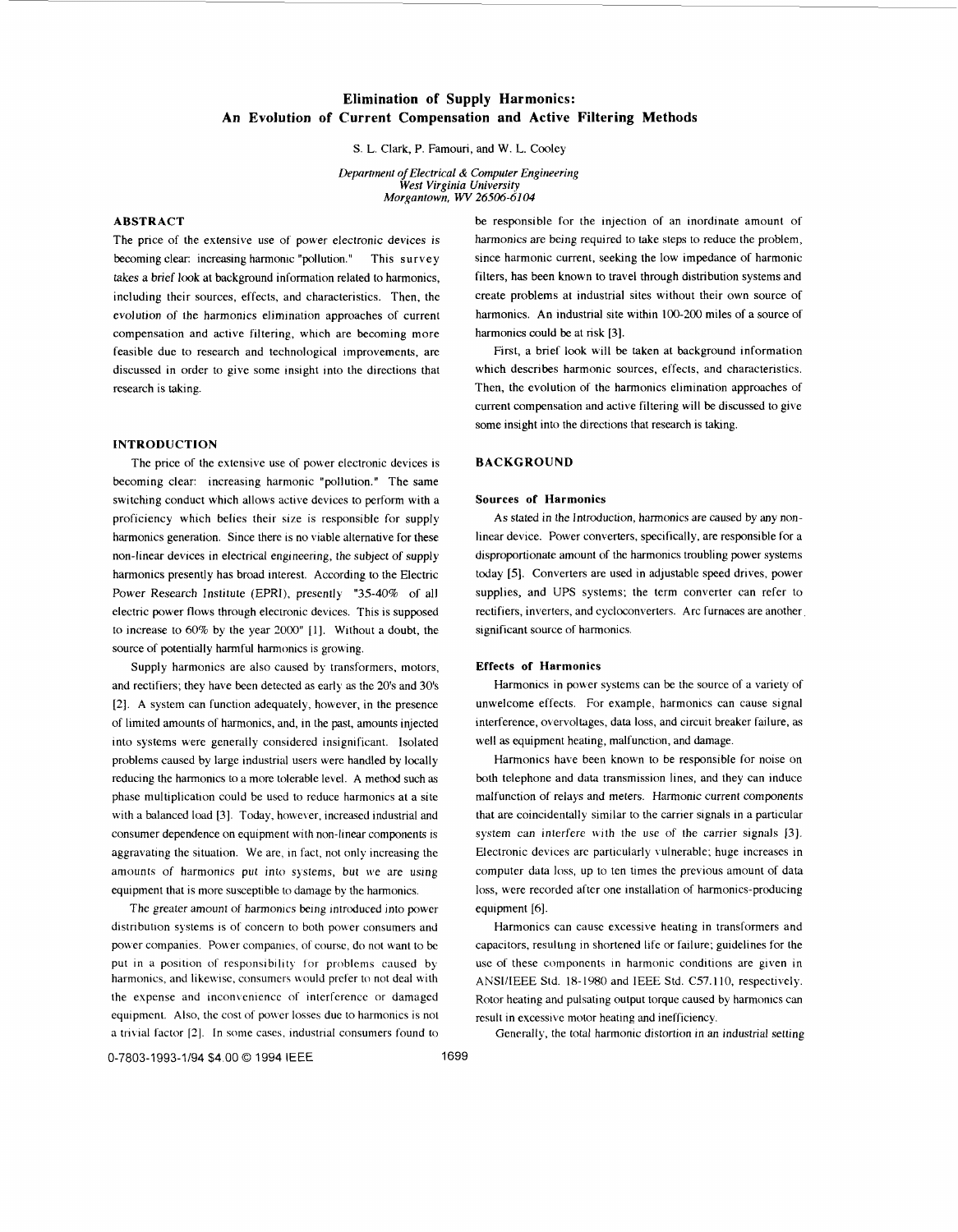should not exceed 5% *[7].* Comprehensive guidelines are given in the IEEE Guide for Harmonic Control and Reactive Compensation of Static Power Converters Std. 519-1981.

Harmonics not only contribute to general system power loss, but the reductions in ac motor efficiency and product quality, and the increases in maintenance, required system investment, required reactive power, and losses in transformers, capacitors, and conductors *can* be costly.

#### **Effects of Harmonic Resonance**

Power systems have natural frequencies which are related to the capacitance of power factor correction capacitor banks; unfortunately, these natural frequencies are often in the range of the harmonics caused by non-linear devices. Matching of these frequencies, or resonance, may exacerbate a situation where a small amount of harmonic current is already present. In resonant conditions, the oscillations of the current waveform are reinforced and amplified; therefore, even small amounts of harmonic current can increase such that the magnitudes of the harmonic orders may near the fundamental in size. Large overvoltages can be the result. Resonant conditions cause general system instability, decreased productivity when converters are tripped due to overvoltages, and have been blamed for fires and equipment damage *[8].* 

#### **Harmonic Magnitudes and Orders Produced**

The magnitudes and orders of harmonic components present depend on a variety of factors, including the harmonic source, the power level of the system, and whether or not the system is at a point of resonance.

At high power levels, harmonic currents and voltages of large magnitude may be produced. These harmonics, even if produced by a single piece of equipment, can vary during normal operation. For example, an arc furnace was observed to produce harmonic voltages that varied between 8%. **6%.** and *2.5%* of the fundamental voltage during beginning of meltdown, end of meltdown, and refining [5]. Harmonic currents of 5.5% to 140% have been seen in computer power systems *[9].* 

The harmonic current component orders produced by pulseconverters are related to the pulse number. Fourier analysis of the source current waveform shows that the harmonic components are of the order [10]:

 $h = k \cdot p \pm 1$  (1) where:  $k =$  integer from Fourier analysis p = converter pulse number

Therefore, a 6-pulse converter produces odd harmonics not divisible by three. The range of the harmonic orders produced changes, i.e., starts at a higher numbered order, as the pulse number is increased.

Non-linear loads can also produce "triplens", which are multiples of the third harmonic. These may warrant special attention, since they add in the neutral conductor, and may possibly even exceed the phase current in magnitude. Arc furnaces produce triplens during unbalanced conditions which occur during electrode arcing; further, other odd harmonics that occur even in balancec conditions could increase in magnitude during arcing. Arc furnace typically produce a third ordered harmonic with **a** magnitude *0, 20%* of the fundamental; magnitudes of up to 29% are a worst *cas<*  estimate **[4].** 

#### **Methods of Dealing with Harmonics**

There are several options available to solve or alleviate problems introduced by harmonics, including derating, passive filters, and harmonic filtering or current compensation methods which **use** active devices.

As an alternative to reducing harmonics, it has been suggested that some of their potentially damaging effects be merely avoided by, for example, derating transformers and oversizing neutrals *[9].*  This could be an adequate solution in some cases, but again, since system changes can cause changes in the amounts of harmonics in the system, the exact amount of derating or oversizing necessary could be difficult to predict. Also, this option does not prevent harmonics from entering the supply system.

Passive filters can prevent harmonics from entering a supply system, and are also useful in increasing power factor. However, these filters are designed to filter specific harmonic components; they are not adaptable to successfully filter varying harmonics. Cycloconverters can cause particular difficulties since the frequencies of harmonics produced will vary with operation. Likewise, any system experiencing supply or load changes can also expect a change in the harmonics produced. Further, passive filters must be carefully sized. Undesirably large bus voltages *can* result from using an oversized filter, and an undersized filter can become overloaded. Size can be difficult to gauge, considering that harmonic current can be drawn from other areas of a distribution system. Finally, other complications, such as those related to resonance, are possible. Interaction between the capacitance in passive filters and system impedance can, in fact, result in a system resonance condition. This resonance condition can persist even with the filter tuned slightly below the system resonant frequency **[ll].** Also, changes in the distribution system can cause the resonant point itself to change. All of these points can be drawbacks to the passive filter option.

The shortcomings of the options of derating and passive filters point to the fact that these techniques may not be optimal methods of dealing with a harmonics problem. The use of active filters or harmonic current compensation circuitry to eliminate harmonics before they enter a supply system is still generally thought to be costly and impractical. But technological improvements and considerable research are combining to make this approach feasible.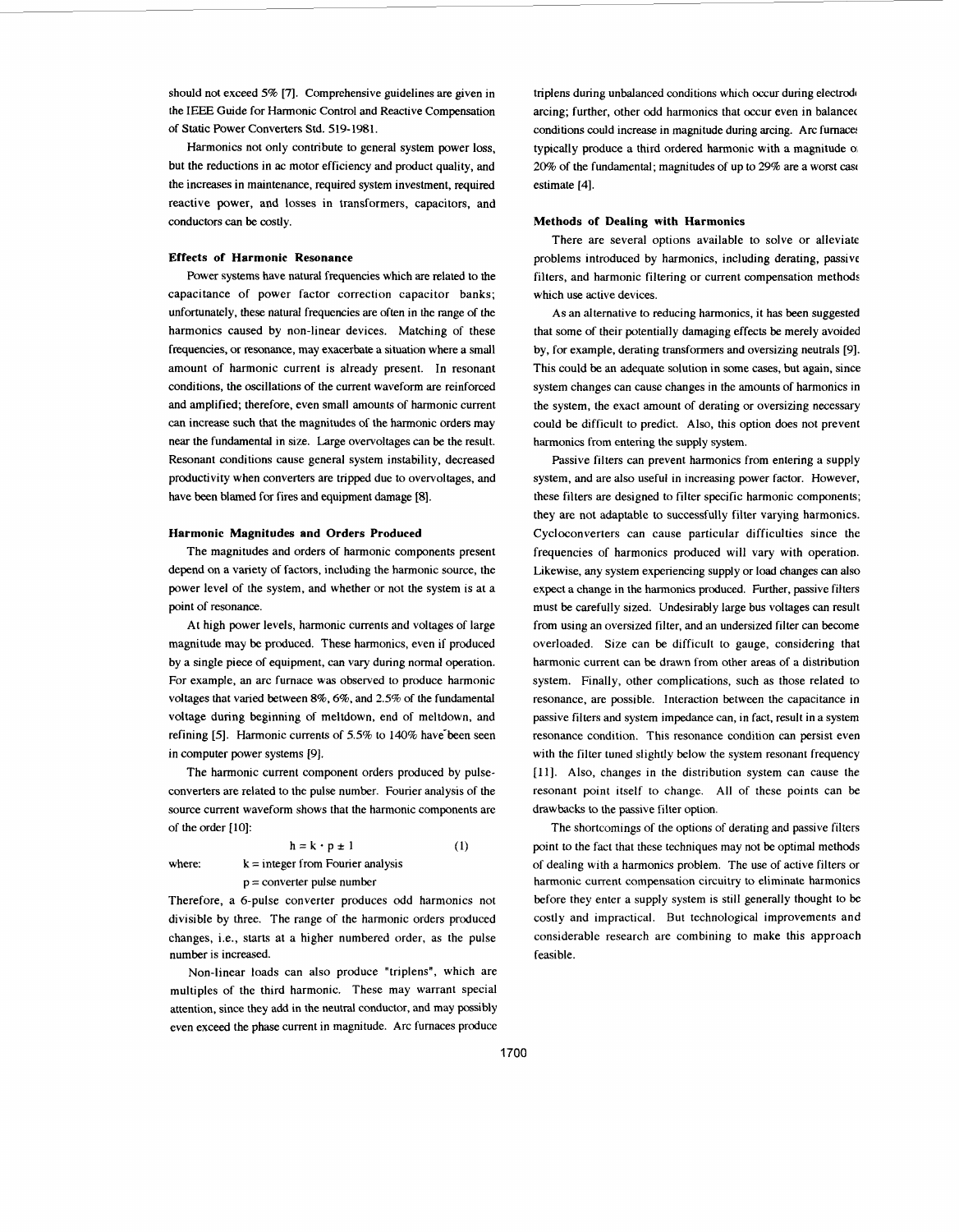#### **ACTIVE FILTERING** *8i* **CURRENT COMPENSATION**

#### **Injection of a** *Third* **Harmonic Current**

One of the pioneering attempts at reducing harmonics generation, as opposed to the use of conventional passive filters to remove harmonics, was made by B. Bird, et al. **[12].** After recognizing that the harmonic currents formed by a pulse-converter are related to its pulse number (number of equally spaced commutations), two means of changing this relationship were seen: spacing commutations unequally, which can result in the introduction of even order harmonics, and thus not provide a reasonable solution, or changing the current waveform. Their design proposed changing the current waveform by injecting a third harmonic current, displaced in phase, into the converter itself; this would have a partial neutralizing effect on the harmonics.

Figure **1** shows the experimental circuit used, which consisted of a duplex 6-phase rectifier, or 'double-star' rectifier. The configuration of this rectifier lends itself to current injection, since it includes an interphase transformer (a transformer used to link more than one rectifier). A 3-phase current generator was connected in parallel with the interphase transformer; the frequency of the sinusoidal current injected by this generator was three times that of the *50* **Hz** supply frequency, or the third harmonic.



# **Figure 1: Duplex 6-Phase Rectifier with Third Harmonic Current Generator**

The harmonic analysis of the rectifier primary phase current, Equation *2,* was used to mathematically show the expected effect of an injected current:

$$
i(\theta) = \frac{2\sqrt{3}}{\pi} h \left[ (1 + \frac{1}{8} \frac{y}{h}) \sin \theta \frac{\pi}{3\sqrt{3}} \frac{y}{h} \sin 3\theta - \frac{1}{5} (1 - \frac{25}{16} \frac{y}{h}) \sin 5\theta \right]
$$
  

$$
- \frac{1}{7} (1 - \frac{49}{40} \frac{y}{h}) \sin 7\theta \dots - \frac{1}{n} (1 - \frac{n^2}{n^2 - 9} \frac{y}{h}) \sin n\theta \right] (2)
$$

where:  $y = peak$  amplitude of the third harmonic injected current  $h =$  amplitude of the secondary current before injection

In Equation 2, the ratio  $\frac{y}{h}$  is proportional to the magnitude of the injected currcnt, and inversely proportional to the output current; this ratio can be varicd from zero to one. **As** the ratio is increased, the harmonic order to be eliminated also incrcases, therefore, any single harmonic *can* be chosen 10 be eliminated with an appropriate selection of  $\frac{\mathbf{y}}{h}$ . Also, most of the remaining harmonics are reduced. The effects of current injection are not entirely favorable, however, as it can also be seen from the equation that any value of  $\frac{y}{h}$ , other than zero, will cause an increase in the third harmonic.

Bird's experimental results were in agreement with their theoretical expectations. The fifth harmonic neared zero when the ratio y/h was set equal to 0.6; a ratio of 0.64 is the value determined by Equation **2.** Overall, their results proved the method *to* be very effective in eliminating one harmonic order of choice and reducing the other orders in amounts between approximately *25%*  and nearly **100%.** Their work mentions the factors of versatility and cost: adaptability to other converters allowing current injection gives some versatility, however, the increase in the third harmonic mentioned previously could require a transformer derating, thereby adding to system costs. Also, since power losses increase with an increase in the y/h ratio, attempts at eliminating higher order harmonics could decrease the system efficiency.

#### **Refinement of Harmonic Current Injection**

Bird's group made significant breakthroughs in the area of harmonics elimination; the major drawback was that it **was**  impossible to fully eliminate more than one harmonic. Ametani sought to expand the usefulness of current injection by proposing a technique to eliminate multiple harmonics [ 13,141. According to this theory, an active control circuit could be used to precisely shape the injected current. Ideally, this current would contain harmonic components of opposing phase, thus, the harmonics would neutralize; only the fundamental would remain.

Ametani's work discusses a design that could be adaptable to a broader range of converters; separate current sources are connected in parallel with each phase of either star or delta connected windings as shown in Figure *2,* rather than in parallel with an interphase transformer.



**Figure 2: Separate Current Generators Used with Each Winding** 

Despite the promising theoretical concept. Ametani was not successful in producing a practical control circuit capable of creating **a** precise current. As in Bird's experiments, a sine wave was injected, and similar results were found. However, Ametani interpreted thc results differently; it was concluded that 0.5 was the optimal value for the ratio, since this reduced the total harmonic distortion, although not completely eliminating any single component.

Although some of what had been theoretically proposed could not be verified experimentally, Ametani **was** successful in using injection currents of various frequencies. His results showed that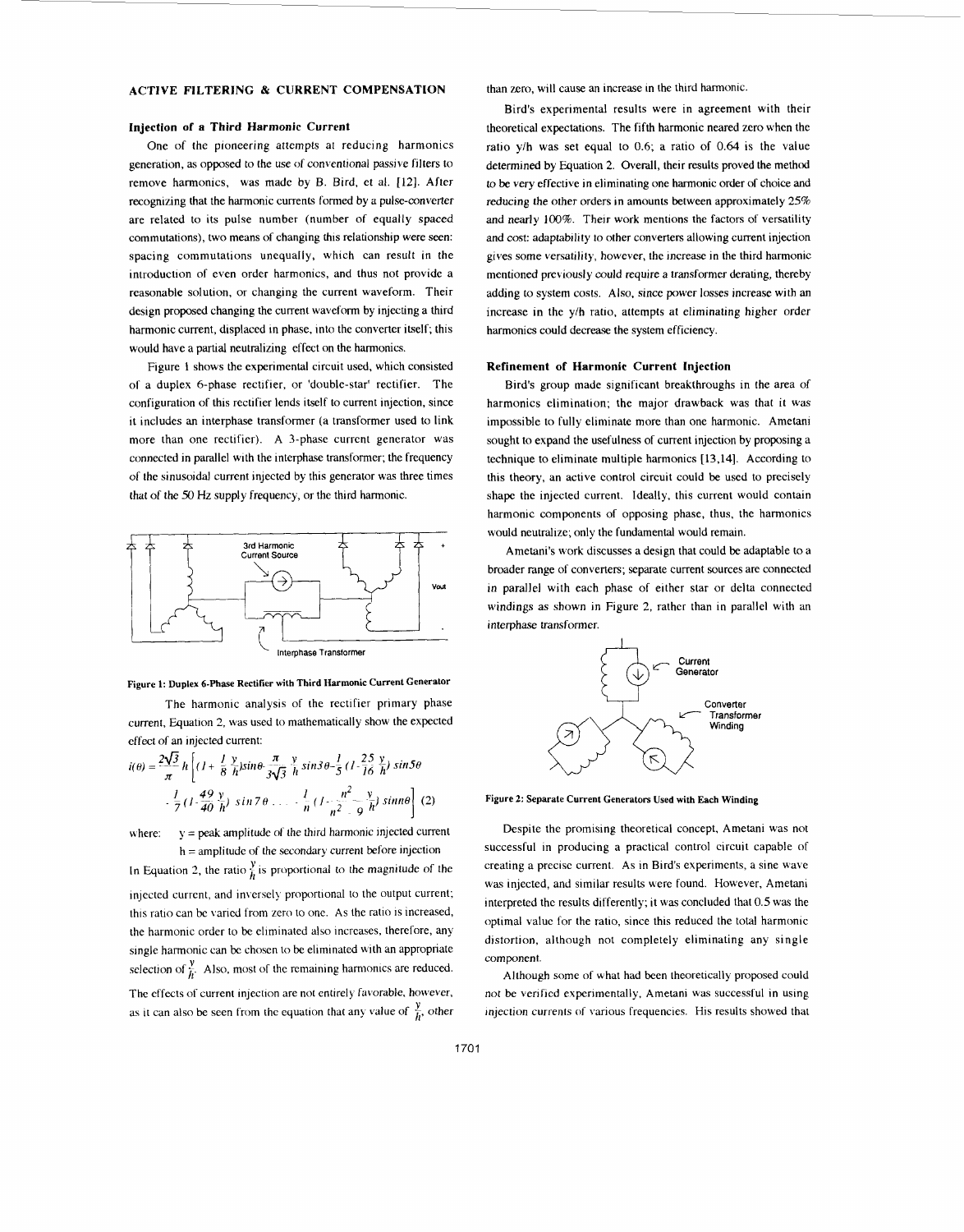regardless of the frequency of the injected current, harmonics of frequencies higher than that of the injected current were reduced, while those lower were increased. Although a ninth harmonic injected current would not be able to eliminate the 5th or 7th harmonics, the capability of using a higher harmonic injected current could indeed be valuable with a higher pulse numbered converter, **as** this type of converter would not produce harmonics in the lower range. For example, referring again to Equ. 1, the range of harmonics produced by a 12-pulse converter would begin with the 11th order.

## **Magnetic Flux Compensation**

In a related approach, Sasaki and Machida theorized that harmonics could be eliminated by using the principle of magnetic flux compensation [15]. This, in an ideal sense, is the use of current to produce a flux to counteract the flux produced by the harmonics.

The design of a control circuit capable of creating the required current was proposed. This design involved filtering the fundamental component of the waveform, then amplifying the balance, consisting of the higher harmonic components. Then, injection of this current into the compensating winding would create a flux that would, in turn, neutralize the flux created by the harmonic current components themselves; each created harmonic current component would thus be used to neutralize the original counterpart. Once again, theoretically, any number of harmonics could be eliminated directly.

The current that would be required to eliminate waveform distortion caused by harmonics was calculated mathematically, but again, a practical control circuit was not realized; this prevented experimentation with an actual circuit model. Use of the principle of magnetic flux compensation would require a control circuit capable of accurately differentiating between the fundamental and other harmonics, since its purpose would be to generate the harmonics other than the fundamental. It was pointed out in this work that the rather high cost of the high power amplifier and the circuitry necessary to protect it from high voltages were further drawbacks to the method.

#### **Switching System to Improve Current Drawn**

Supplying inverter reactive power needs was the primary focus of some attempts to improve inverter systems, but at the same time, efforts were made to reduce the problem of harmonics. Passive filters are a common method of removing harmonics, and their capacitance is often depended upon to improve the power factor, but Epstein, et al., recognized that this **was** especially inadequate in variable load conditions, since harmonic orders may vary with the loads. This led to their development of a switching system to be used **as** a means to provide the compensating current necessary to remove harmonics, and thereby improve the supply current waveform [ **161.** 

The switching system, which consisted of a simple bridge

circuit, used thyristors switched in pairs to produce a two-level current waveform, which was then both pulse-width and frequency modulated. The timing of the switching needed was determined by a control unit which monitored the instantaneous load voltage and current.

Working with similar ideas, Van Wyk, et al., incorporated the use of active components in control circuitry to compute and generate the current required to improve the supply current waveform [17]. Improved force-commutated PWM inverters with control circuits made it possible to accomplish this. The control circuit received information on the supply voltage, the actual converter input voltage, and the actual converter currents on both the ac and dc sides, and the thyristor pairs were switched accordingly. The difference between the calculated current and the measured compensating current was continuously monitored.

It was believed that these results would be valuable not only for power factor improvement, but also for the elimination of harmonics and unbalanced conditions, since theoretically any current could be provided to eliminate any distortion.

# **Active Filters with Practical Control Circuitry**

Also while working on the problem of reactive power compensation, Akagi, et al., researched the possibility of a compensator that could also eliminate harmonic current [ **181.** Their innovative concept of "instantaneous imaginary power", as opposed to reactive power, allowed it to be shown mathematically that reactive power compensation could eliminate some harmonic components of the input current, specifically those of frequency:

$$
f = f_{in} \pm 6 f_{out}
$$
 (3)

The experimental circuit was composed of their compensator, with a bridge converter as the load. The control circuit, designed to instantly calculate the compensating current, used analog circuitry. The extent of the harmonics reduction and the overall performance quality was not extensively discussed.

Further utilizing the concept of instantaneous reactive power, Akagi, et al., worked to improve the active filter control method [19]. It was recognized that the ideal current necessary to remove harmonics could be mathematically calculated; it was intended to produce circuitry that could effectively create this ideal current.

The second test circuit was constructed using four seriesconnected PWM converters, analog circuitry for current compensation, and a bridge converter for the harmonics-producing load. Using phase voltage and load current measurements, the instantaneous real and imaginary load powers were calculated; ths information was then used in the calculation of the compensating current.

In the discussion of the results, it was pointed out that, while the method was successful in eliminating harmonics, the costs of its complex circuitry might prohibit its general use. However, the cost could possibly be justified in the case where variable harmonics must be eliminated, since conventional passive filtering methods cannot compete in this area.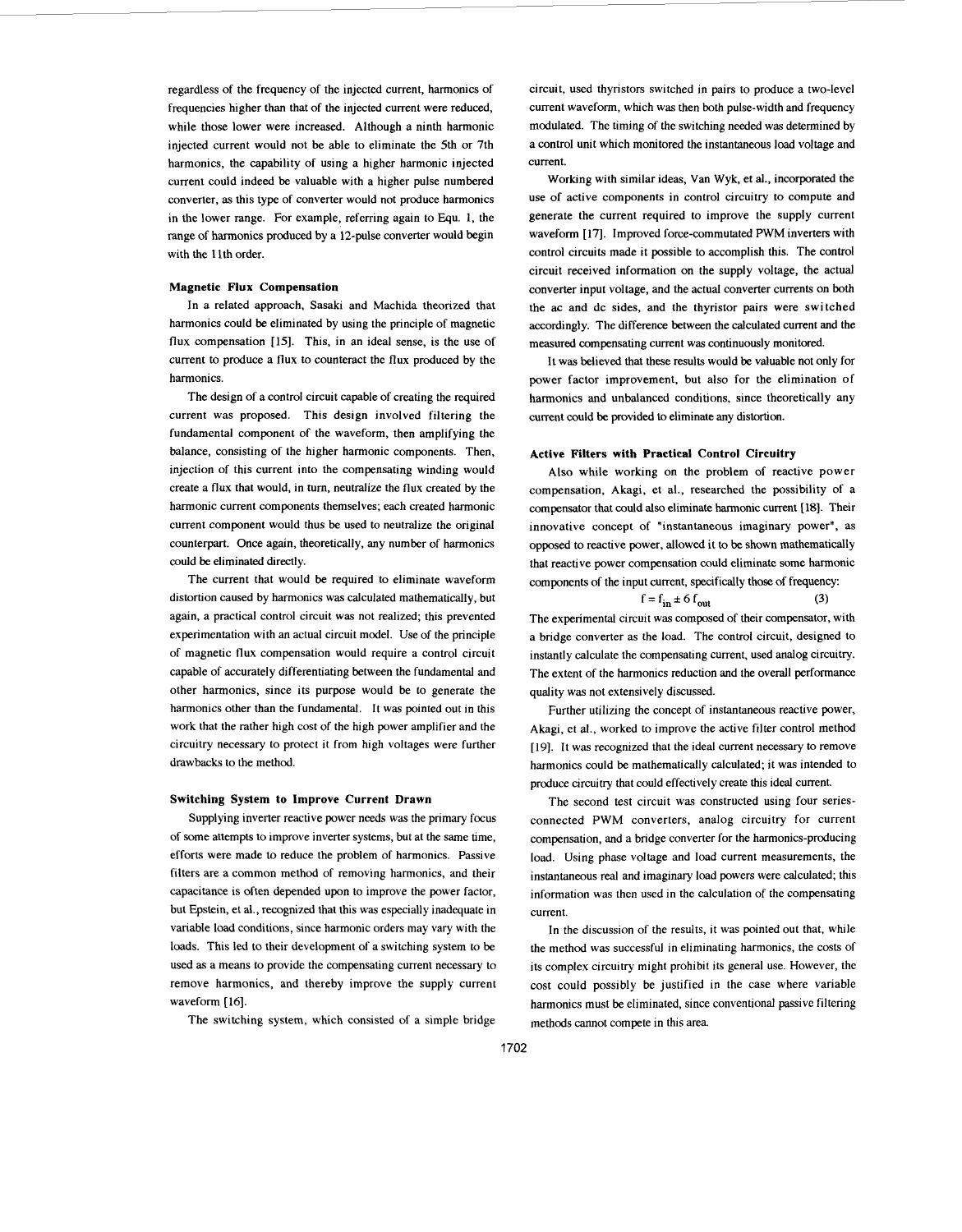### **Passive and Active Filter Combinations**

Further advances in the area of harmonics reduction continued to be made by Peng, Akagi, and Nabae [20], who next researched the effects of combining passive and active filters, intending to combine their better points and reduce the shortcomings of either alone. This technique differs from the previous method in that it does not use the active filter for harmonic current compensation, but rather to improve the characteristics of the passive filter. The active filter both deters harmonic current before it reaches the passive filter and prevents a parallel resonance situation between the passive filter and the source impedance.

A test circuit used a series active filter connected through a current transformer, a parallel connected passive filter, and a threephase six-pulse converter for the harmonics-producing load. The active filter was controlled **lo** offer a small impedance to the fundamental and **a** large impedance *to* harmonic components. Tests were performed on both the passive filter alone and the combination circuit; the advantage given by the addition of the active filter was clearly shown in the results. Tests on the passive filter alone demonstrated its typical shortcomings: some harmonic current remained and, in resonant conditions, system destabilizing distortion was possible. On the other hand, the addition of the active filter provided a near sinusoidal output and ruled out the possibility of **a** resonant condition.

As this method used the active filter to perform different tasks than the usual, a smaller rated filter was required. As a result, a smaller power loss was caused by the addition of this active filter.

#### **CONCLUSION**

Active filters and current compensation methods are a possible means of combating the growing problem of harmonics troubling power systems. The development **of** practical ways to utilize these methods has been an arduous process, and has already spanned well over twenty years. But, many research teams continue to refine techniques, as problems remain to be solved.

The factor of cost efficiency has been and continues to be a major obstacle in realizing these methods; thus, it has proven difficult to move past the experimental stage. But, because additions of conventional passive filters can have undesirable ramifications due to system interaction, and because passive filters also are not capable of adequately solving the problem of varying harmonics components, the search for a 'practical' solution continues.

Taking the concept of harmonics elimination at the source even a step further, many are of the opinion that perhaps the best solution would be to solve the problem even more directly, by incorporating harmonics compensation circuitry into the harmonics producing equipment itself. This might be considered a step tonards the ideal: equipment that docs not produce harmonics. New converter-system designs will feature power quality improvement. Still, others do not believe that fitting individual units can be considered to be an economical approach [21].

Either way, the astounding improvements in power electronic technology of the past ten years, including MOS-controlled thyristors and microprocessor based control circuitry, will ultimately permit simpler, more efficient and reliable, and less costly active filtering and current compensation system designs. Therefore, the allure of the power electronics harmonics solution, whether unit-incorporated or system-based, will only increase.

#### **REFERENCES**

[l] L. Lamarre, "Problems With Power Quality," *EPRI Journal*, 16(5), pp. 14-23, July/Aug. 1991.

*[2]* IEEE Working Group on Power Systems Harmonics, "Power Systems Harmonics: An Overview," IEEE Trans. Power *App. SySt.,* PAS-l02(8), pp. 2455-2460, Aug. 1983.

**[3]** D.E. Steeper and R.P. Stratford, "Reactive Compensation and Harmonic Suppression for Industrial Power Systems Using Thyristor Converters," *IEEE Trans. Indristry Applicatiorrs,* IA-12(3), pp. 232-254, May/June 1976.<br>[4] S.R. Mendis and D.A. Gonza

S.R. Mendis and D.A. Gonzalez, "Harmonic and Transient Overvoltage Analyses in Arc Furnace Power Systems," *IEEE Trans. Iitdristry Applicntiotrs,* 28(2), pp. 336-341, Mar./Apr.

1992.<br>[5] D.A. Gonzalez. J.C. McCall, "Design of Filters to Reduce Harmonic Distortion in Industrial Power Systems," *IEEE Trans. Itidusrry Appliccilions,* IA-23(3), pp. 504-51 **I,** MaylJun

[6] K.H. Sucker, S.D. Hummel, and R.D. Argent, "Powcr Factor Correction and Harmonic Mitigation in a Thyristor Controlled Glass Melter," IEEE Trans. Industry Applications, 25(6), pp. 972-975, Nov./Dec. 1989.

**[7]** P.W. Hammond, "A Harmonic Filter Installation to Reduce Voltage Distortion from Static Power Converters," *IEFE Trans. Industry Applicatiotis,* **24(** I), pp. 53-58, Jan./Feb. 1988.

[8] G. Lemieus, "Power System Harmonic Resonance - A Documented Case," *IEEE Trans. Idistry Applicatiorrs,* 26(3), pp. **483-485,** MayiJune 1990.

191 T.M. Gruy., "A Suwey of Neutral Currents in Three-Phae Computer Paver Systems," *IEEE Trans. bidtrstry Applicatioiis,*  26(4), pp. 719-725, JulylAug. 1990.

[IO] R.L. Smith and R.P. Stratford, "Power System Harmonics Effects from Adjustable-Speed Dritxs," *IEEE* 7ians. *Itidristry Applicatiorrs,* IA-20(4). pp. 973-977, JulylAug. 1984.

[11] D.E. Rice, "Adjustable Speed Drive and Power Rectifier Harmonics - Their Effect on Power Systems Components," *IEEE Trans. Industry Applications, IA-22(1), pp. 161-177, Jan./Feb.* 1986.

[12] B.M. Bird, J.F. Marsh, and P.R. McLellan, "Harmonic Reduction in Multiples Converters by Triple-frequency Current Injection," *Proc. IEE,* I16(10), pp. 1730-1734, Oct. 1969.

[ 131 A. Ametani, "Generalized Method of Harmonic Reduction in ac-dc Con\.erters by Harmonic Current Injection," *Proc. IEE,*  119, pp. 857-864, July 1971.

[14] A. Ametani, "Harmonic Reduction in Thyristor Converters by Harmonic Current Injection," IEEE Trans. Power App. Syst., PAS-95(2), pp. 441-449, Mar./Apr. 1976.

[15] H. Sasaki and T. Machida, **"A** Ne\\ Method to Eliminate ac Harmonic Currents by Magnetic Flux Compensation Considerations on Basic Design," *IEEE Trans. Power App. Syst.*, pp. 2009-2019, Feb. 1971.

[16] E. Epstein, A. Yair, and A. Alexandrovitz, "Analysis of a Reactive Current Source Used to Improve Current Drawn by Static Inverters," IEEE Trans. Industrial Electronics and Control *Instrumentation, IECI-26(3), pp. 172-177, Aug. 1979.* 

[I71 J. Van Wyk, D. Marshall, and S. Boshoff, "Simulation and Experimental Study of a Reactively Loaded PWM Converter as a Fast Source of Reactive Power," *IEEE Trans. Industry Applications*, IA-22(6), pp. 1082-1089, Nov./Dec. 1986.

[I81 H. Akapi, *Y.* Kanazawa, and *A.* Nabae, "Instantaneous Reactive Pmer Compensators Comprising Switching Devices without Energy Storage Components," IEEE Trans. Industry *Applicaiions,* **IA** -10(3), pp. 615-630, MaylJune **1984.** 

H. Akagi, A. Nabae, and S. Atoh, "Control Strategy of Active Power Filter< Using Multiple Voltage Source PWM